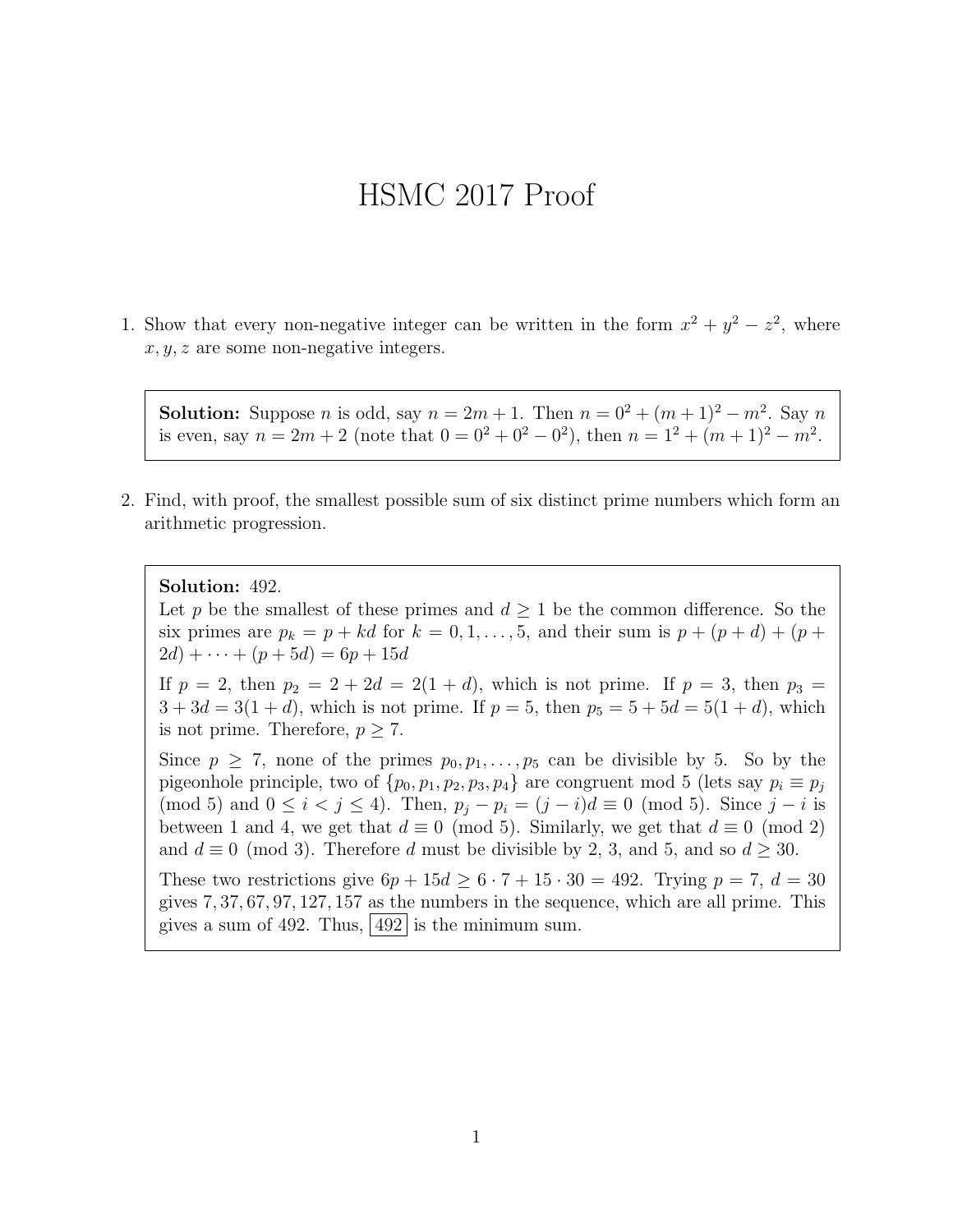3. Suppose  $\triangle ABC$  is a triangle with  $\angle ABC = 90^{\circ}$ . Let D be the midpoint of AC and E be the midpoint of AD. Suppose we have BD is the internal bisector of ∠CBE. Find, with proof, the value of  $\angle BCA$ .



Solution: 30◦ .

Let F be the midpoint of BC. We see that  $\Delta BDF$  and  $\Delta CDF$  are congruent (SSS). Thus we see that  $\angle DFB = 90^\circ$ . Since BD is the internal bisector of  $\angle CBE$ , by the angle bisector theorem we have

$$
\frac{BE}{BC} = \frac{ED}{DC} = \frac{1}{2},
$$

i.e.  $BE = \frac{1}{2}BC = BF$ . Hence we have  $\Delta BDE$  and  $\Delta BDF$  are congruent (SAS). So  $\angle DEB = 90^\circ$ , and thus  $\angle BCA = \frac{1}{3}$  $\frac{1}{3}90^{\circ} = 30^{\circ}.$ 

Alternate solution: Let  $\angle CBD = \alpha$  and  $\angle ABE = \beta$ . By applying Sine rule to  $\triangle ABE$  and  $\triangle BED$  we get

$$
\frac{\sin(\alpha + \beta)}{\sin(\beta)} = \frac{BE}{AE} = \frac{BE}{ED} = \frac{\sin(2\alpha)}{\sin(\alpha)}
$$

Simplifying, we have

 $sin(\alpha + \beta) = 2 cos(\alpha) sin(\beta) = sin(\alpha + \beta) - sin(\alpha - \beta)$ 

So  $\sin(\alpha - \beta) = 0$ , and hence  $\alpha = \beta = \angle BCA = 30^{\circ}$ .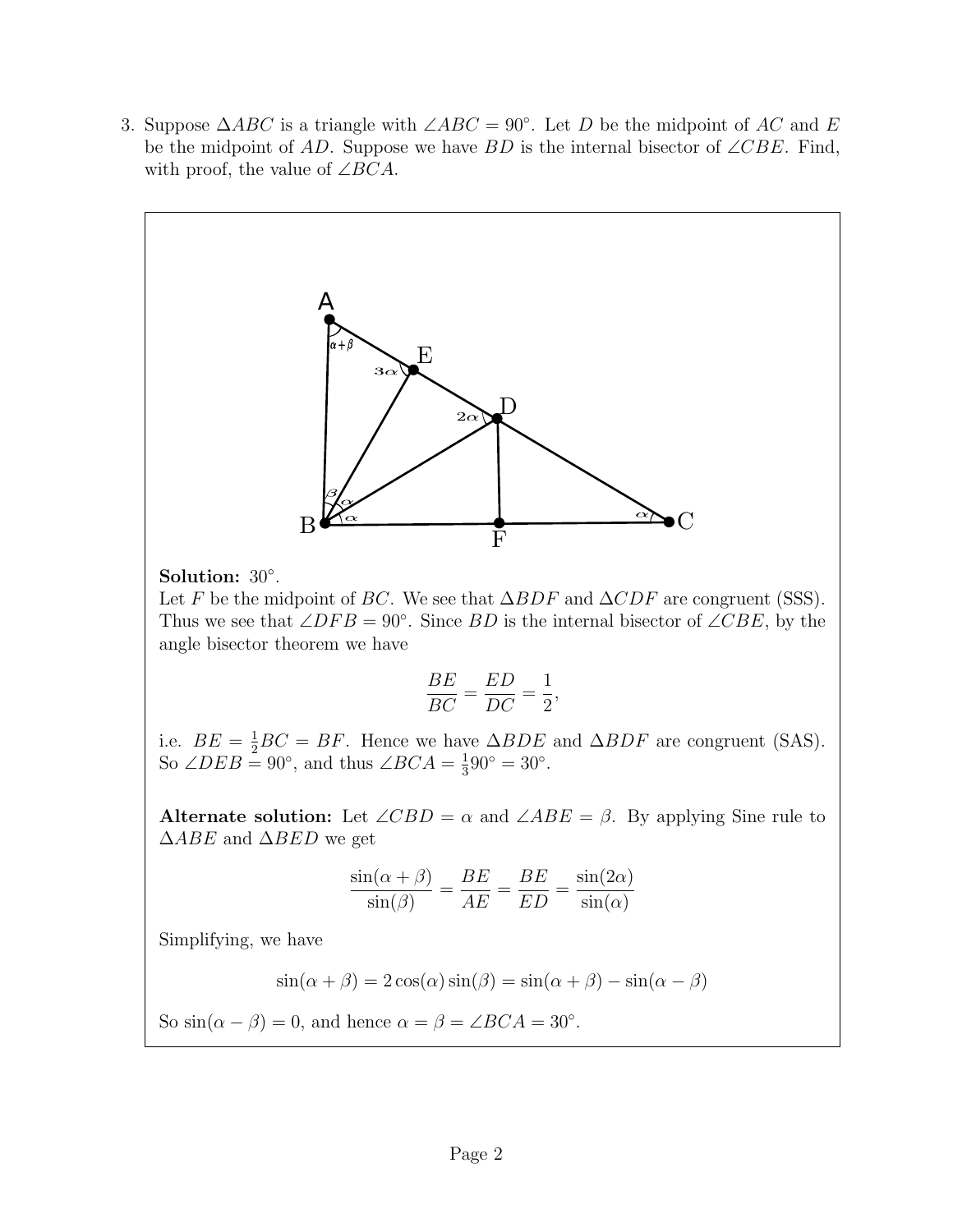4. Find, with proof, the number of positive integer solutions to the equation  $a + b + c = n$ (where n is a positive integer), so that  $a, b$  and c are lengths of sides of a non-degenerate triangle.

**Solution:**  $\binom{\frac{n}{2}-1}{2}$  if *n* even,  $\binom{\frac{n+1}{2}}{2}$  if *n* odd. First of all we will use a transformation to rewrite the triangle inequality in simpler terms. If we set  $x = (b + c - a)/2$ ,  $y = (c + a - b)/2$ ,  $z = (a + b - c)/2$  (equivalently,  $a = y + z, b = z + x, c = x + y$ , then we see that the triangle inequalities simply translates to saying x, y, z are positive. (Geometrically, x, y, z are lengths of segments cut off by the incircle). We see that  $2x, 2y, 2z$  must always be positive integers, and infact must all have the same parity (for example  $2x + 2y = 2c$ ). Thus,  $2x, 2y, 2z$  are all even (resp. odd) iff  $n$  is even (resp. odd). We will look at these two cases separately. Case 1: If  $n$  is even, then we are looking for: the number of positive integer solutions to  $x + y + z = \frac{n}{2}$ 2 = the number of non-negative integer solutions to  $x'+y'+z' = \frac{n}{2}-3$  (where  $x' = x-1$ ,  $y' = y - 1$  and  $z' = z - 1$ )  $=$   $\binom{\frac{n}{2}-1}{2}$  (by stars and bars). Case 2: If  $n$  is odd, then we are looking for: the number of positive half-integer solutions to  $x + y + z = \frac{n}{2}$ = the number of non-negative integer solutions to  $x + y + z = \frac{2}{3}$  $\frac{-3}{2}$  (where  $x' = x - \frac{1}{2}$  $\frac{1}{2}$ ,  $y' = y - \frac{1}{2}$  $\frac{1}{2}$  and  $z' = z - \frac{1}{2}$  $\frac{1}{2}$  $=\binom{\frac{n+1}{2}}{2}$  (by stars and bars).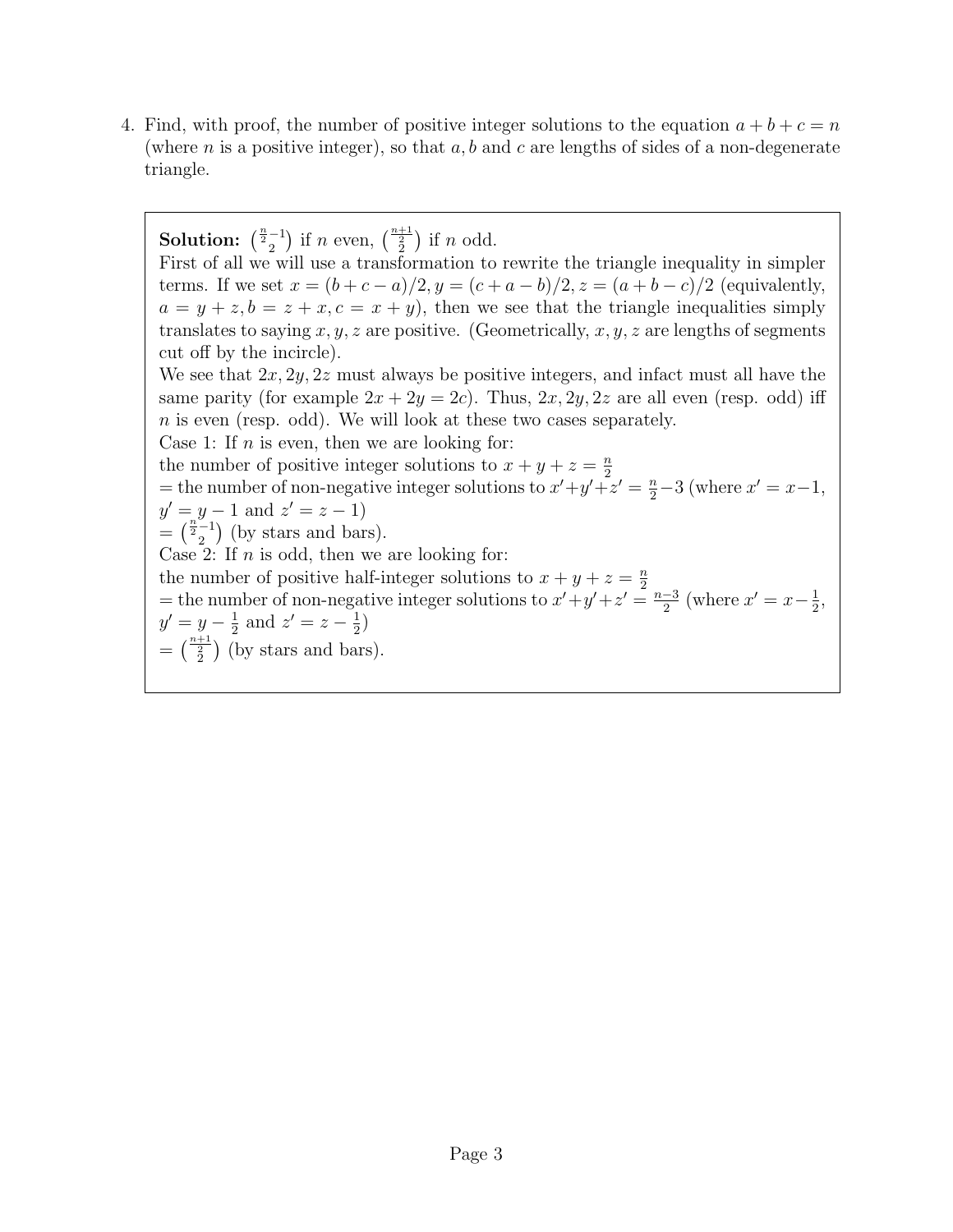5. Let  $w, x, y$  and z be positive real numbers satisfying  $(1 + w)(1 + x)(1 + y)(1 + z) = 4$ . Prove that

$$
wxyz + \frac{1}{wxyz} \ge 34.
$$

**Solution:** For any two positive reals  $a$  and  $b$ , we have

$$
(1+a)(1+b) = 1 + a + b + ab \ge 1 + 2\sqrt{ab} + ab = (1 + \sqrt{ab})^2.
$$

By applying the above inequality thrice to the pairs  $(w, x)$ ,  $(y, z)$  and  $(\sqrt{wx}, \sqrt{yz})$ we get:

$$
(1+w)(1+x)(1+y)(1+z) \ge (1+\sqrt{wx})^2(1+\sqrt{yz})^2 \ge (1+\sqrt[4]{wxyz})^4.
$$

This can also be obtained by applying AM-GM inequality to homogeneous parts of  $(1 + w)(1 + x)(1 + y)(1 + z)$ .

Let  $u = \sqrt[4]{wxyz}$ . Then we have

$$
4 \ge (1+u)^4 \iff 2 \ge (1+u)^2 \iff 1 \ge 2u+u^2 \iff \frac{1}{u}-u \ge 2
$$

$$
\iff (\frac{1}{u}-u)^2 \ge 4 \iff \frac{1}{u^2}+u^2 \ge 6
$$

$$
\iff (\frac{1}{u^2}+u^2)^2 \ge 36 \iff \frac{1}{u^4}+u^4 \ge 34.
$$